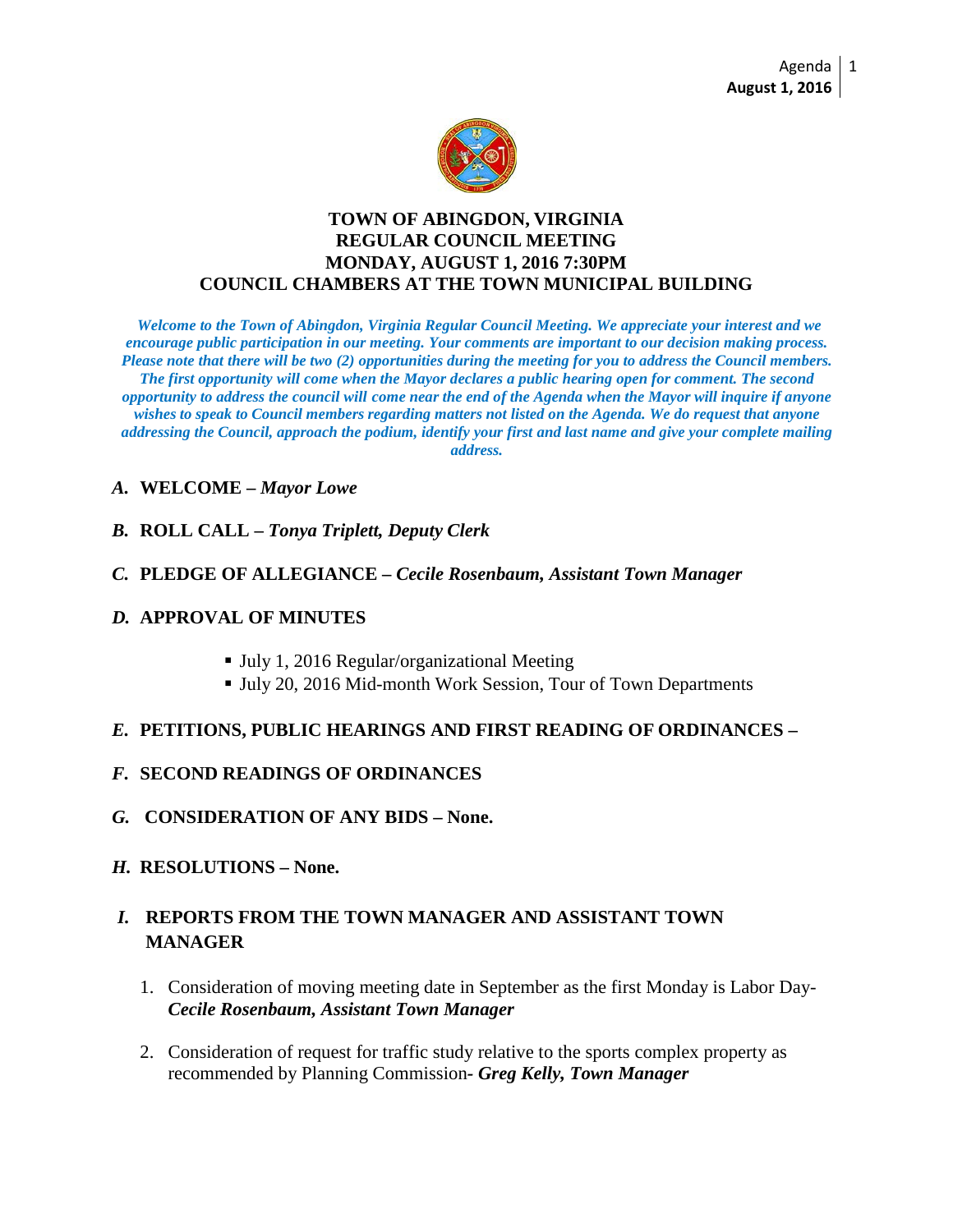- 3. Consideration of declaring a vehicle as surplus. 1998 Dodge Ram pickup, Street Department, VIN# 1B7HF16Y9WS713383. The vehicle has had some parts removed to repair/modify another department vehicle and will be auctioned off on line at PublicSurplus.com. – *John Dew, Director of Public Services and Construction*
- 4. Consideration of a Certificate of Appropriateness (COA) for: Marathon Realty Corp., owners, P.O. Box 518, Abingdon, VA 24212; Application for Certificate of Appropriateness for new construction, lighting, landscaping, signage, located near 440 Green Spring Road, Abingdon, VA 24210, including a portion of Tax Map Number 021-1-5B *Matthew Johnson, Director of Planning*
- 5. Abingdon Senior Center *Natalie Graham, Director of Abingdon Senior Center*

# *J.* **OLD BUSINESS - None.**

## *K.* **MATTERS NOT ON THE AGENDA**

- 1. Members of the public may address Council members regarding matters not listed for action on the regular agenda *– please keep comments to 3 minutes*
- 2. Council will consider any agenda items not covered in the prior Work Session meeting

## *L.* **APPOINTMENTS TO BOARDS AND COMMITTEES**

- $\triangleright$  Reappointment of John E. Legard, III on the Economic Development Authority, who is eligible to serve another term
- $\triangleright$  Appointment of members to the Sustain Abingdon Committee

## *M.* **COUNCIL MEMBER REPORTS**

## *N.* **ANNOUNCEMENTS**

- July 29-August 7 Virginia Highlands Festival
- August 1-7- Telling the Stories at the Abingdon Muster Grounds 1-4pm.
- August 27 Living History Presentations at the Abingdon Muster Grounds 1-4pm.
- August 20th A Night with Janis Joplin Opening Performance Main Stage 8:00 p.m.
- September 21-23 A call to Arms at the Abingdon Muster Grounds 9am-2pm.
- September 24 Overmountain Victory Celebration at the Abingdon Muster Grounds 9am-3pm.